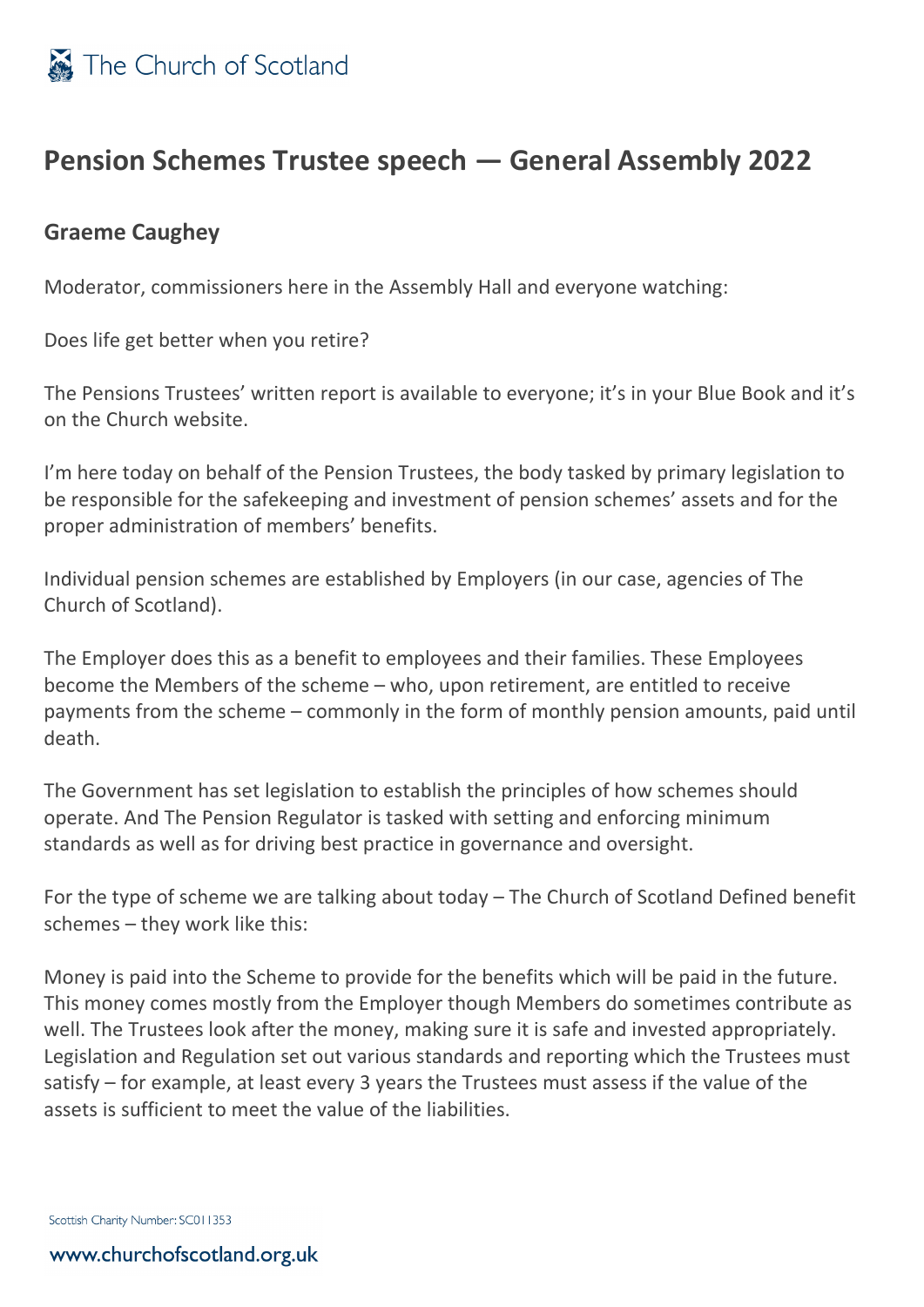

The Trustees are also responsible for ensuring that all benefits from the Scheme are calculated correctly and paid timeously.

Why am I telling you this?

It's to set the background to the story I'm about to tell you. Now you have an idea of how things should go –the plot – and also the parties involved – the characters.

We'll pick up the story after the latest 3-yearly financial health check – which was required as at 31 December just past. Put simply, the job here is for the Trustees to assess if there is enough money in the scheme to pay the all the benefits of all the Members, today and for all time into the future.

If there is not sufficient money The Pensions Regulator requires the Trustees and Employer to agree a plan for how this deficit will be made good. There are really only two options – the Employer contributes more money, and the Trustees pursue for higher investment returns.

Commissioners who have followed this story over the years will know that the script has been pretty consistent on this point – with Deficits, and I mean with a capital D, being the order of the day, decade and longer.

Last year I was able to report this had changed and can now confirm the addition of a new word to the script. Surplus. As confirmed by the Schemes Actuary in the most recent valuation. All the schemes and all the sections are in surplus.

For those interested in the numbers, a summary of the results are shown in the blue book report.

With no exceptions: each of the scheme sections is in surplus, on a prudent set of actuarial assumptions.

For each of our schemes—the Church of Scotland Schemes—achieving this Surplus brings a number of significant positive benefits.

Thinking about the each of the main characters I mentioned earlier– the Members, the Employer, the Trustees and the Regulator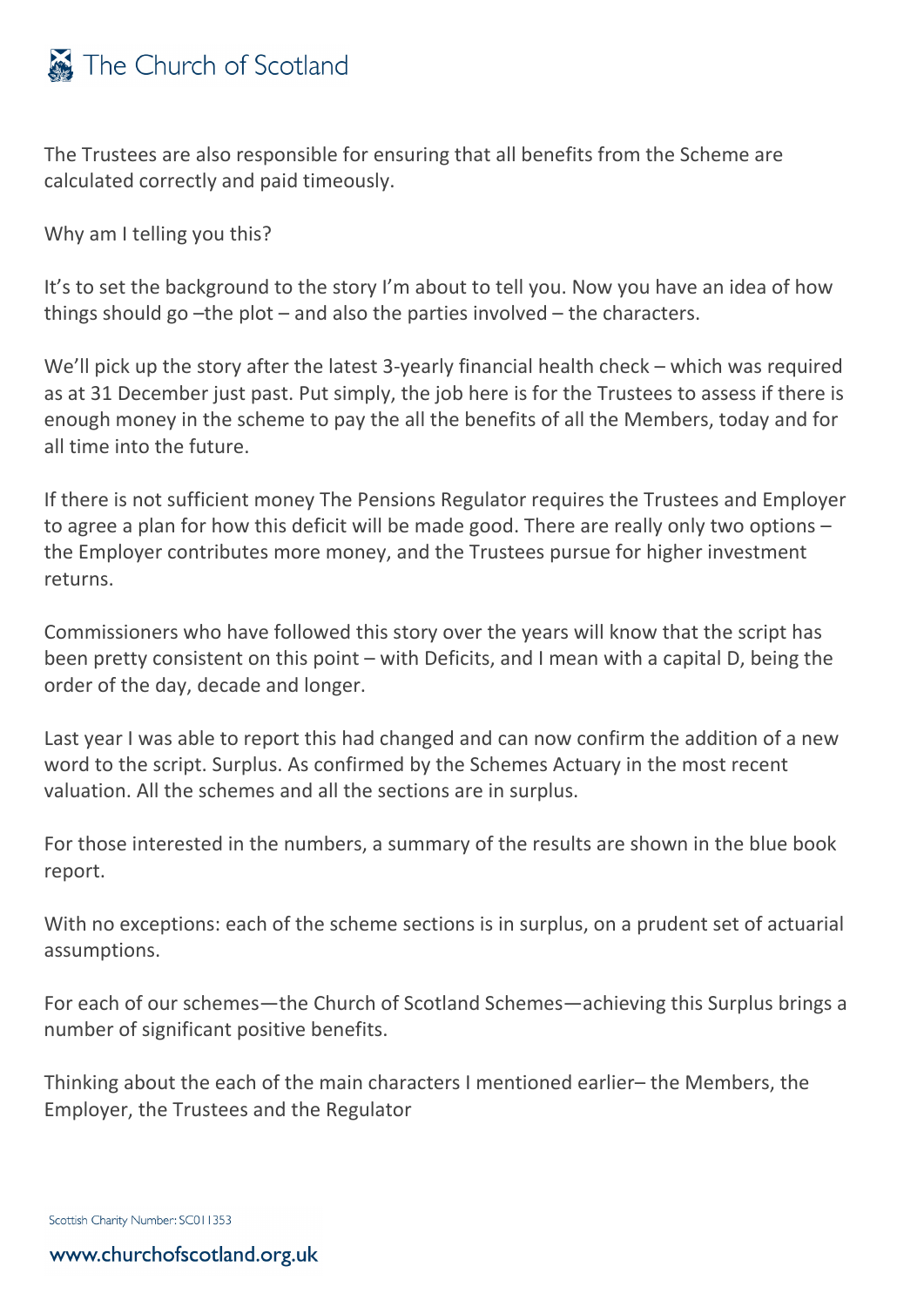## The Church of Scotland

- For our nearly 5000 Members, each and every Member will benefit from strong security of their accrued benefits. Put another way, Members can go about their lives and business safe in the knowledge that their Church of Scotland pension benefits are secure.
- For the Employer remember these are agencies of the Church, with responsibility for pensions; in this case I'm talking about the agencies responsible for:
	- o Ministers and Overseas Missionaries
	- o Ministries Development Staff
	- o The Church's central staff based at 121 George Street
	- o And for the staff of CrossReach

Each of these agencies can look to the future, plan for the future, with the knowledge that they do not need to allocate money for Deficit Reduction Contributions.

The Pension Scheme Trustees too – also feel these benefits.

They can sleep at least a little easier, knowing that all the money needed to meet members' benefits and the costs of administering them are already held within the Schemes funds.

I've mentioned the Regulator so should complete this section with the benefits they feel too – with our schemes in surplus they can apply a lighter touch review of our submissions. A 'fast track' approach, to use their terminology. This saves them time to deal with the schemes in far less fortunate positions than ours.

Indeed there is another financial benefit which will accrue to the schemes each year.

The government has established an insurance company, it's called the Pension Protection Fund, to handle unfortunate cases where schemes are in deficit and the Employer has become unable to support the scheme. This insurance company is funded by charging all pension schemes an annual premium, based on each scheme's individual riskiness. Given the strong funding position of our schemes – the surplus – the premiums we pay are now at the lowest possible level, having previously been much higher. In monetary amounts this translates into an annual saving of over £100 thousand pounds.

I said I was here today on behalf of The Pensions Trustees, and on their behalf I have an invitation for you.

We'd love to hear from you.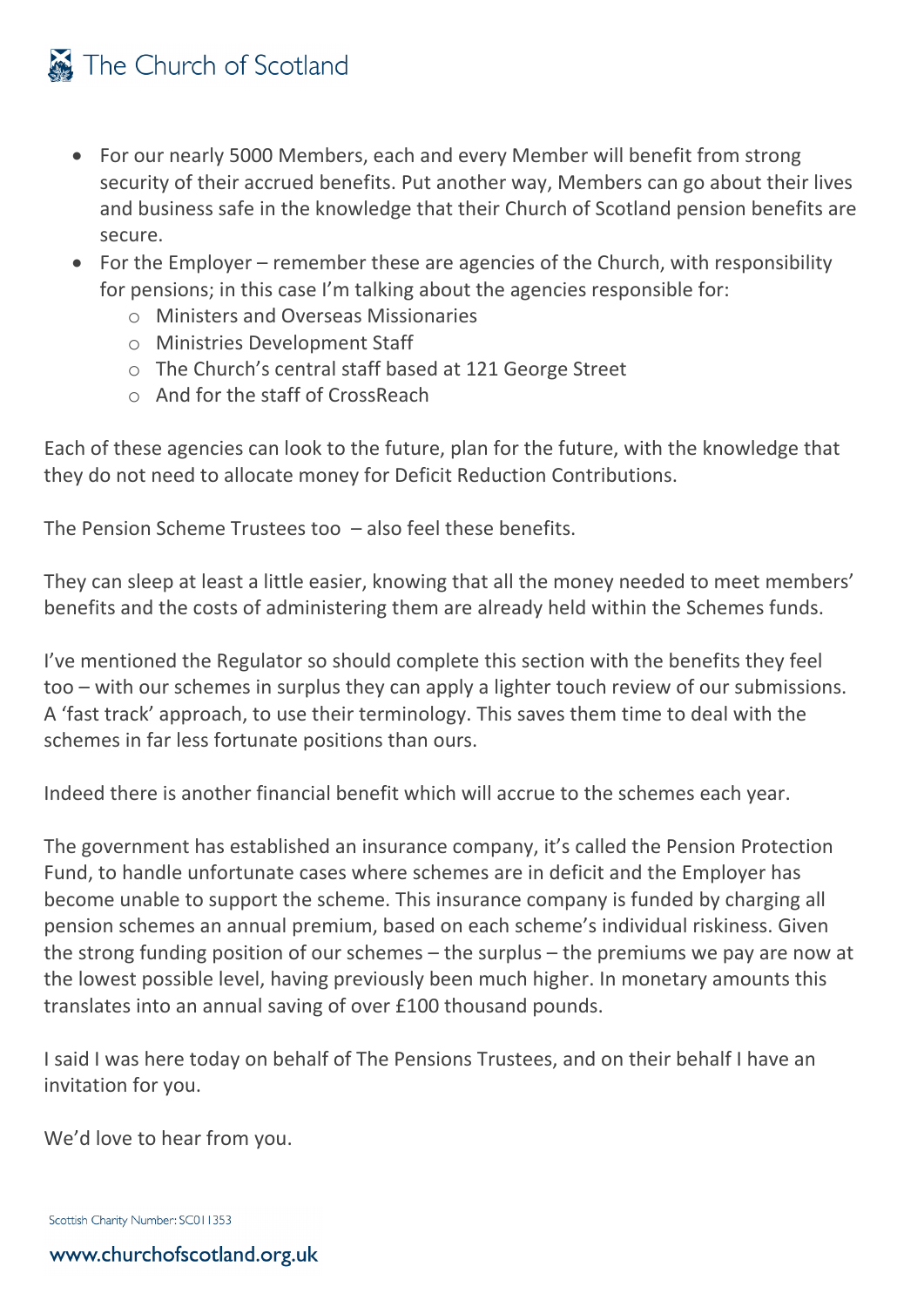

Please get in touch.

If you are a member of any of the schemes, what's your experience been like? What has worked well, and what could we improve?

It's customary in this report that I cover, at least a flavour, of the work the Pension Trustees have been doing. Today I'd like to tell you about work on ESG—that's Environmental, Social and Governance considerations. With the 26<sup>th</sup> Conference of Parties hosted in Glasgow last November, there was increased media attention, at least for a while, on climate change.

Investment markets and the pension industry are making progress on what they can do to promote positive outcomes. One of the biggest things pension trustees can do is to invest scheme money with climate change environmental factors in mind.

The Pension Trustees have agreed a policy of investing in assets with the highest ESG rating.

I mentioned that media attention was briefly on climate change and ESG factors around COP26. Moderator, with the war in Ukriane I know that the General Assembly would welcome an update on this from the Pension Trustees.

Commissioners with a keen eye will have noted from the Blue Book report that the assets of the scheme stood at £514 million as at 31 December.

The scheme's assets are predominantly invested in UK gilts and inflation-linked gilts. The Trustees do have an allocation to risk-seeking assets and, before the Russian invasion of Ukraine, there were holdings associated with Russia, totalling around 500 thousand pounds or 0.1% of the total. Following the invasion that value is now nil with the manager taking the decision to divest.

Elsewhere, A further piece of work reviewing administration policies, practices and procedures has been completed this year.

The review concluded that the existing administration was effectively managed and staff were well motivated.

The structure, which includes support from different Church teams such as payroll, treasury and accounting, works well and the pensions administration system is fit for purpose into the next decade.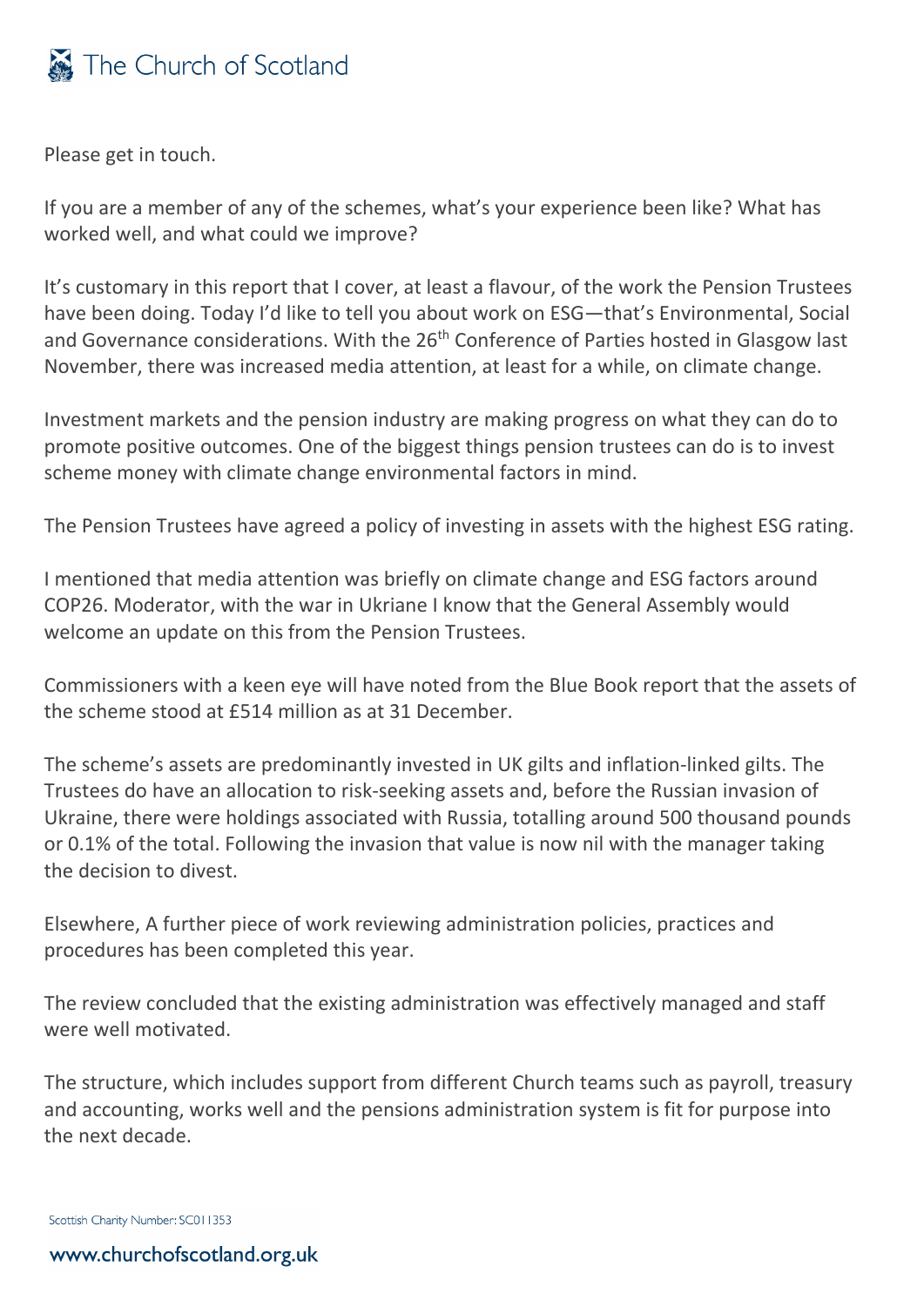

No-one was untouched by the pandemic and related restrictions. In the pensions area our Pensions Manager and her team ensured members' pensions were paid throughout, as well as ensuring Trustee meetings continued, albeit transferred to a different forum. With restrictions now lifted the Trustees are starting to meet face-to-face again, though, having all learned how to, we have retained the flexibility to meet virtually.

Many thanks are due to Jane McLeod and all the team for keeping things moving during this period of change and uncertainty.

During the year Simon Bree resigned as the pension fund accountant to the Schemes to take up a new position within the Church and Jenny Law was appointed in his place. Good luck Simon and welcome Jenny.

We simply could not have achieved what we have without the help and support of many people.

I'd also like to thank all of the Pension Trustees for their continued time and input.

Hugh McKee sadly passed away in December last year. The Trustees were greatly saddened by Hugh's death and would like to express thanks for his dedicated service and contribution to the work of the Trustees.

Robert Coulter, who joins me here at the table – retires, today, after 14 years' service. Robert, the Trustees are grateful for your dedicated service to the Pension Schemes and wish you all the very best.

The Trustees are pleased to propose the appointment of Gillian Graham and Gordon Taylor as Employer-Nominated Trustees of all three schemes with effect from today. Gillian and Gordon bring skills in pensions and the law which will compliment the existing skillset of Trustees.

General Assembly, if you approve Gillian and Gordon's appointments, I would be delighted to again be able to record a full complement of 15 Trustees. We are indeed fortunate to be served by so many skilled and experienced people, willing to serve in this way.

It's a timely reminder for me to take the this opportunity to ask you General Assembly 2022 – everyone watching - to please consider if you or anyone you know have the interest and energy to serve as a Pensions Trustee.